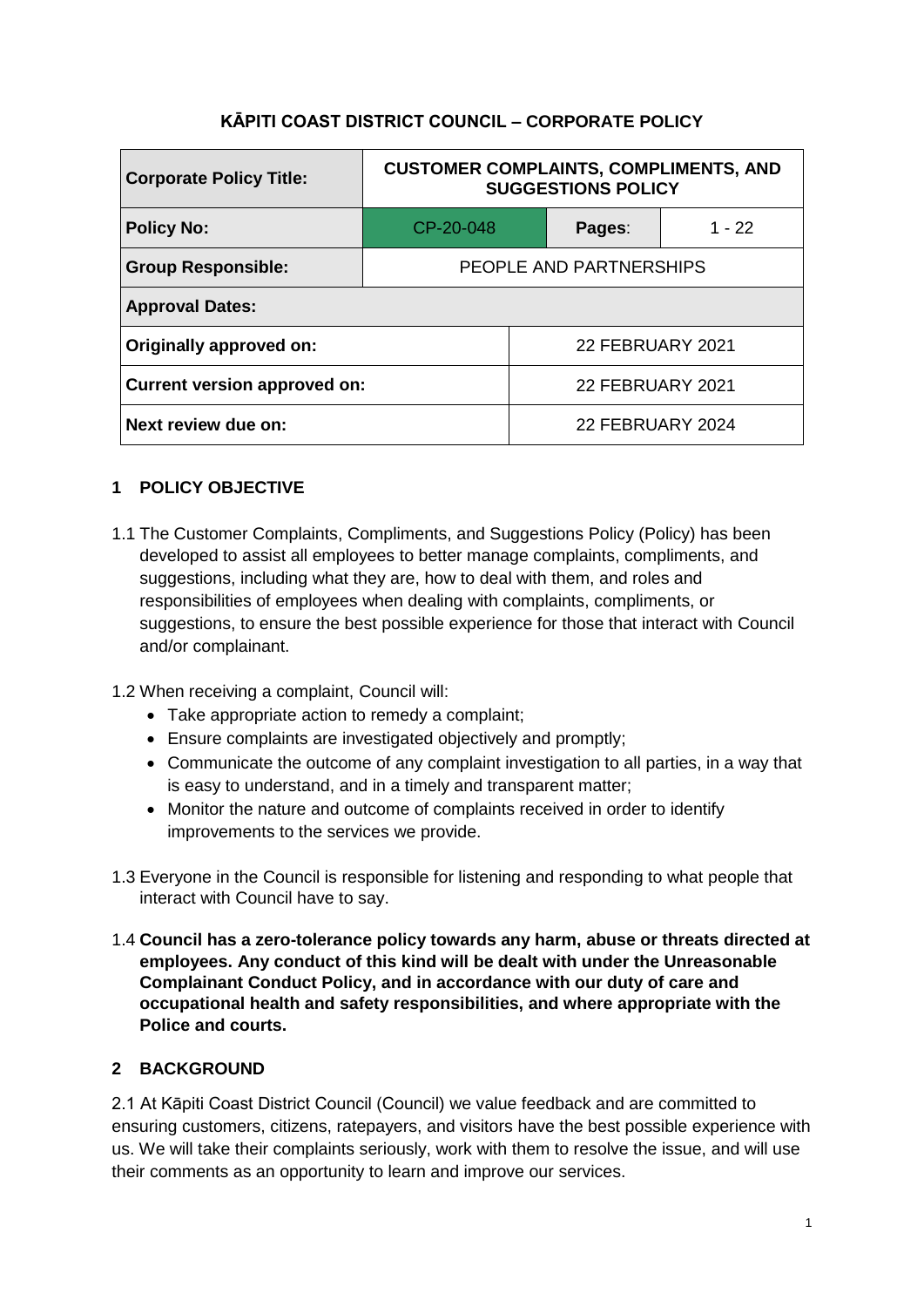# **3 SCOPE**

- 3.1 This Policy applies to all employees of Kāpiti Coast District Council.
- 3.2 It does not apply to the Mayor or Elected Members.
- 3.3 This Policy relates to:
	- Compliments for excellent performance,
	- Suggestions for improved service delivery, and
	- Complaints where the complainant believes that either a Council service does not meet the expected standard or the conduct of a Council officer or contractor is unsatisfactory.
- 3.4 This Policy does not apply to:
	- Service requests (though a complaint may result in a request for service);
	- Complaints or requests which are managed under relevant legislation, such as Local Government Official Information and Meetings Act 1987 (LGOIMA), Privacy Act 1993, the Protected Disclosures Act 2000, and Ombudsman requests;
	- Internal complaints from one employee against another;
	- Allegations against a contractor or employee of fraud or any form of misconduct which may include such as sexual harassment or assault;
	- Allegations against a contractor or employee which would constitute a breach of the Council's Code of Conduct;
	- Feedback received as part of a formal consultation process;
	- Complaints about the actions of third parties, *unless* the complaint relates to the action of Council or its officers in managing such a complaint;
	- Objections or appeals under the Resource Management Act;
	- A dispute about development and/or financial contributions;
	- A dispute under the Building Act 2004; or
	- A dispute where there is an alternate disputes resolution process under legislation.

## 3.5 **Sensitive complaints relating to employee or contractor misconduct should not be logged in MAGIQ. Please consult with the Organisational Development Manager and Governance and Legal Services Team in these instances.**

# **4 DEFINITIONS**

**Complaint:** An expression of dissatisfaction by one or more members of our customers, citizens, ratepayers and visitors about the Council. This may related to the Council's:

- action or lack of action,
- decisions believed to be contrary to Council bylaws, regulations, policies, legislative requirements, or
- the standard of service provided by or on behalf of the Council,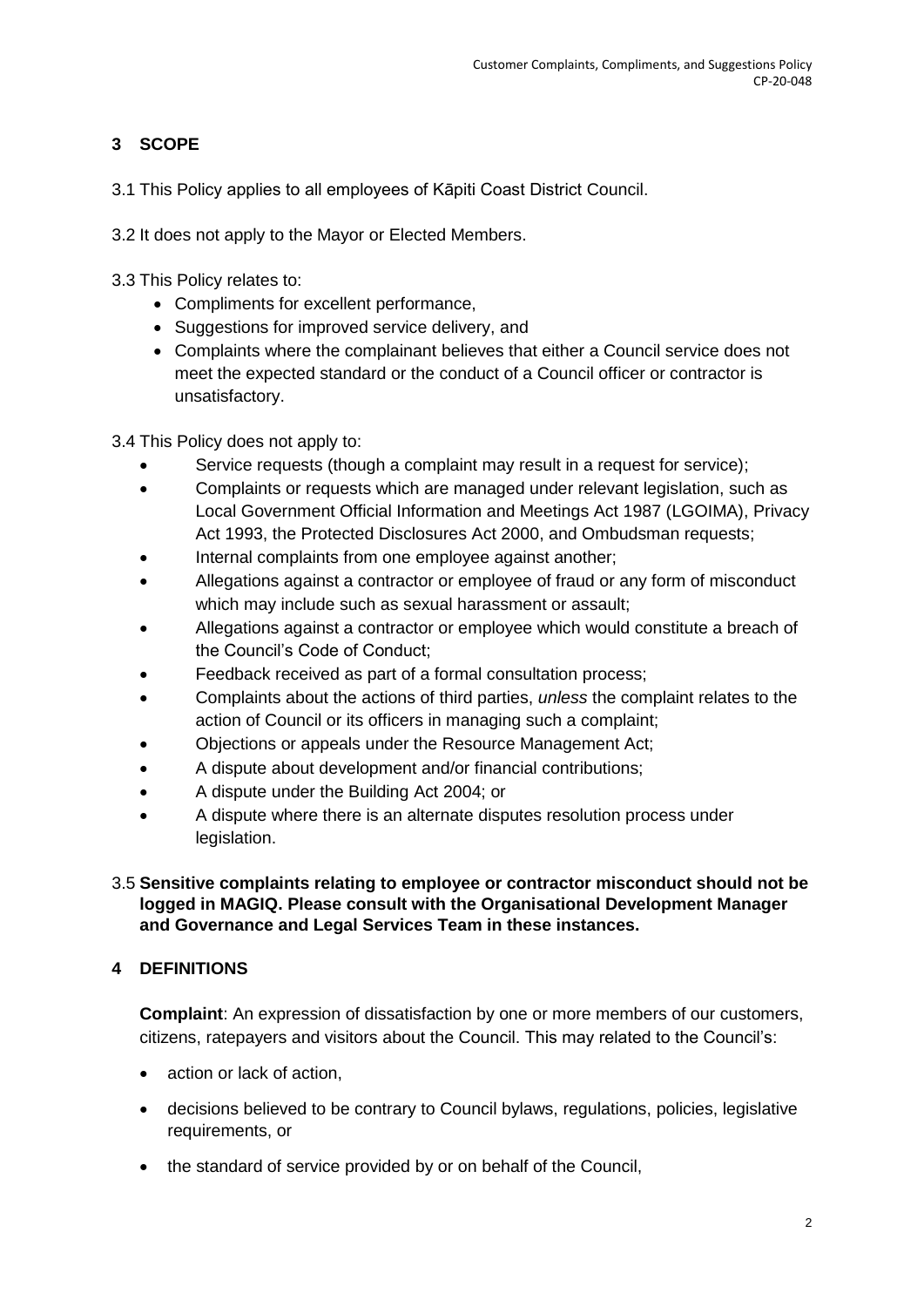where a response or resolution is explicitly or implicitly expected.

A complaint is not:

- a request for readily available information,
- matters for which there is a right of appeal and/or legal remedy,
- a part of a process that the Council is obliged or required by statute to follow.

**Compliment**: An expression of praise or commendation for a job well done, or where the service provided exceeds the expected standards.

**Suggestion**: An idea or plan put forward for consideration.

## **5 POLICY STATEMENT**

#### 5.1 **Guiding Principles**

The following principles are core to how we handle complaints. We will:

- a) minimise customer effort during the complaint's process
- b) try to see things from the customer's perspective, to understand and address what they think went wrong
- c) resolve the complaint as close to the point of service delivery as possible
- d) treat complaints with priority and give a timely response
- e) communicate in a way that is easy to understand
- f) be fair and act with integrity
- g) take a genuine, fresh look at the issues raised
- h) not be defensive
- i) ensure that the issues raised are assessed on their own merits
- j) learn from complaints and use this knowledge to improve how we do things
- k) acknowledge our mistakes and put them right if we can
- l) maintain a centralised register of all complaints, compliments and feedback
- m) manage complaints in accordance with the defined and agreed processes and procedures
- n) actively manage any customer conduct that negatively and unreasonably impacts on the organisation and our staff
- o) educate our staff to apply the policy, processes and procedures for complaints resolution.

Complaints will be handled with discretion, involving only the required parties, and in accordance with relevant legislation (i.e. Privacy Act 2020) and Council's Privacy Policy.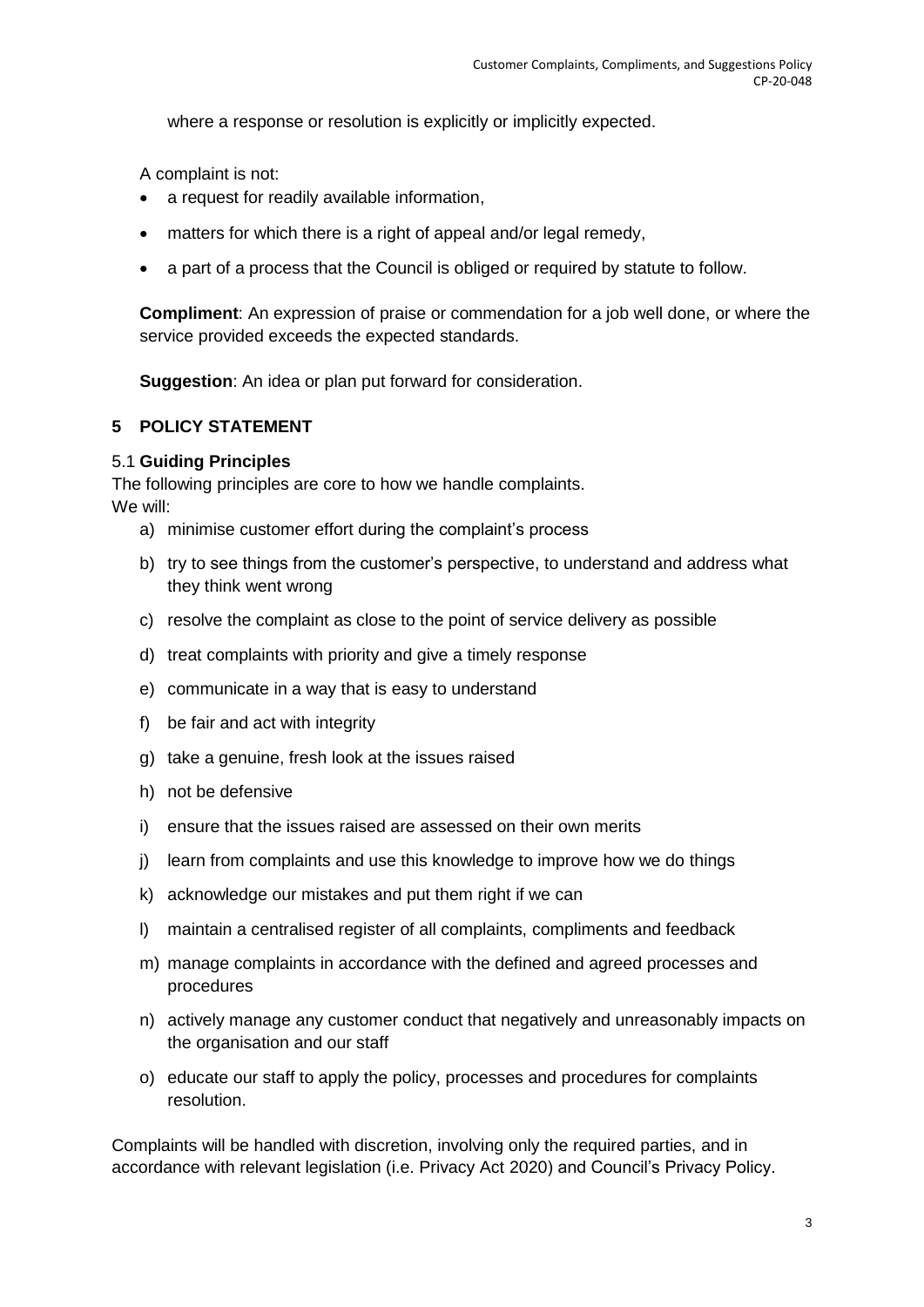## 5.2 **Making a Complaint**

Complainants are encouraged to make formal complaints in writing, however complaints received in person or over the telephone will also be accepted.

All complainants must include contact details and a description of the complaint to allow Council to effectively deal with the matters raised in the complaint.

When making a complaint, complainants must:

- 1. Provide a description of the complaint that clearly identifies the issues or concerns being raised
- 2. Provide all relevant information about the complaint to the best of their ability
- 3. Cooperate with requests for additional information or investigations necessary to deal with the complaint
- 4. Act honestly and declare any conflicts of interest
- 5. Treat the people handling the complaint with courtesy and respect.

Where Council receives a complaint that does not meet the above criteria, the staff member responsible for managing the complaint should contact the complainant for further information and/or to provide additional guidance on raising a complaint with Council in accordance with this policy.

Refer to Appendix B for an overview of the complaints procedure, and Appendices D, E and F for guidance on dealing with complaints and managing complainants (including complainant anger).

## 5.3 **Providing a Compliment or Suggestion**

People that interact with Council are encouraged to provide any compliments or suggestions in writing, however those received in person or over the phone are also accepted. Contact details of those providing compliments or suggestions are not required, however the person providing the feedback may choose to provide them if they wish.

The person providing feedback should be encouraged to provide as much information as possible surrounding their compliment or suggestion to allow Council to see where we have done well or where we may be able to improve.

Refer to Appendix C for an overview of the compliment/suggestion procedure.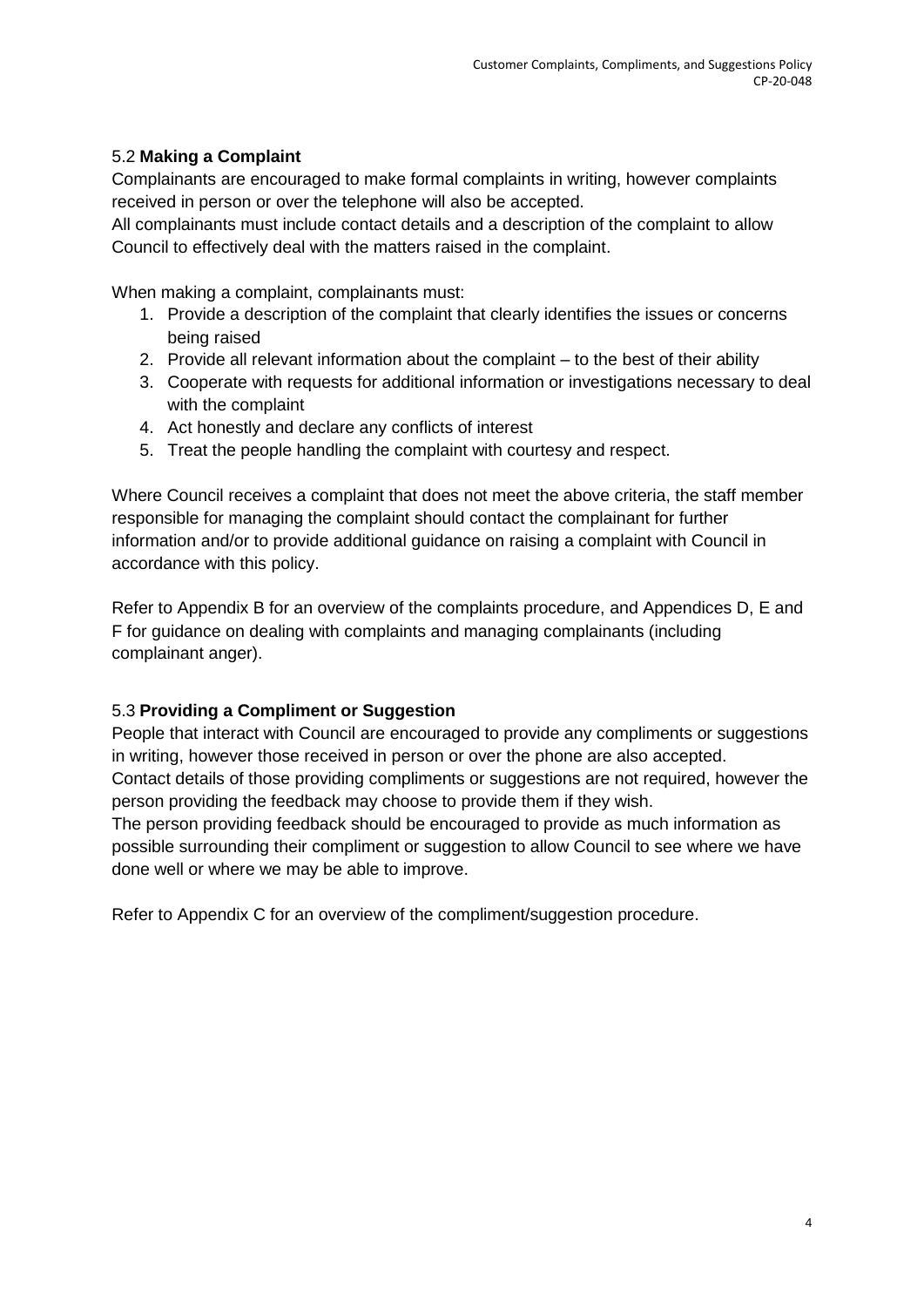# 5.4 **Complaints Management Model**



### *Level 0 Frontline*

Simple complaints that can be easily remedied and where a formal response is not requested will be managed informally by the employee who receives the complaint. Issues resolved at the first point of contact must be registered as a complaint in MAGIQ, with the resolution also recorded. The complaint can then be closed.

Employees should also consider if any organisational improvements can be logged as a suggestion based on the remedied simple complaint.

### *Level 1 Complaint*

A Level 1 Complaint is where a complaint cannot be remedied immediately under *Level 0 Frontline*, or where the complainant would like a formal response to their complaint. Level 1 complaints follow the standard complaints management process with set service levels and are recorded as complaints in MAGIQ.

Level 1 complaints will be escalated to the relevant Manager for response and sign-off. If the complaint is particularly complex or high risk, the relevant Group Manager must be advised.

Complaints will be resolved in accordance with the Complaint Handling Procedure (refer Appendix B) and within the 10 working days. See 5.5 Complaint Timeframes for further information.

The Manager must check Magiq for any previous history of complaints from the complainant on the same subject before finalising any complaint responses.

The templates for acknowledging receipt of a complaint and for responding to a complaint are available under Appendix F – Response Templates.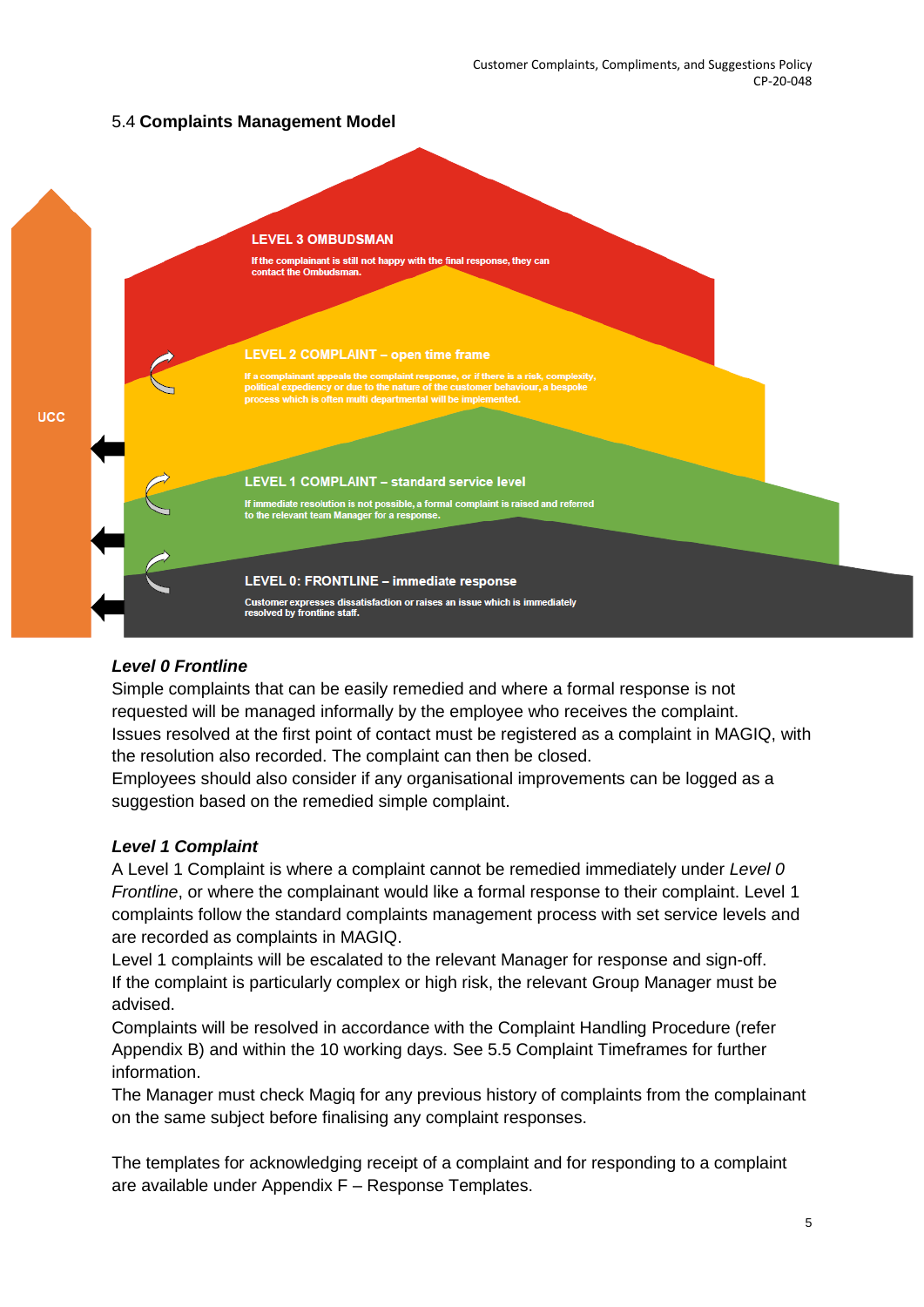# *Level 2 Complaint*

If a complainant is dissatisfied with the response they receive from Council, they may appeal.

Appeals to responses will be managed and responded to by the relevant one-up Manager (i.e. Activity Manager). Where the one-up Manager was involved in the original complaint handling, an independent Manager must be appointed to handle the level 2 complaint by the Group Manager. The Group Manager must sign-off the response to the level 2 complaint. The Group Manager will consider the response and determine if the matter requires further investigation. The complainant will be formally advised of this decision and any further outcomes.

Level 2 complaints will be resolved in accordance with the Complaint Handling Procedure (refer Appendix B) and within 10 working days. See 5.5 Complaint Timeframes for further information.

*The following may trigger a complaint being escalated to level two -*

- request for review of level 1 decision by complainant, either explicit or implicit
- significant risk or complexity
- volume of complaints is significant
- organisational reputation
- difficult behaviour from the complainant.

The template for responding to a complaint is available under Appendix F – Response Templates.

### *Level 3 Ombudsmen*

If the complainant is dissatisfied with the response to their appeal, the complainant will be advised of their right to escalate the complaint to the Office of the Ombudsman. A complaint to the Ombudsman will trigger a complaint being escalated to level 3.

Ombudsman complaints will be managed and responded to by the relevant Manager, with sign-off from the Group Manager. The Governance and Legal Services team (Governance and Legal Services Manager, Chief Legal Advisor or Legal Counsel) must review all responses provided to the Ombudsman and depending on the nature of the matter, may manage liaison with the Office of the Ombudsman.

The timeframes for responses will be advised by the Office of the Ombudsman. The level 3 complaint management process will be defined on a case by case basis.

## 5.5 **Complaint Timeframes**

Level 1 and 2 complaints will be:

- acknowledged within two working days of receipt; and
- issued a response within 10 working days of receipt.

If additional time is required to provide a response, the complainant will be advised before the expiry of the 10 working day deadline.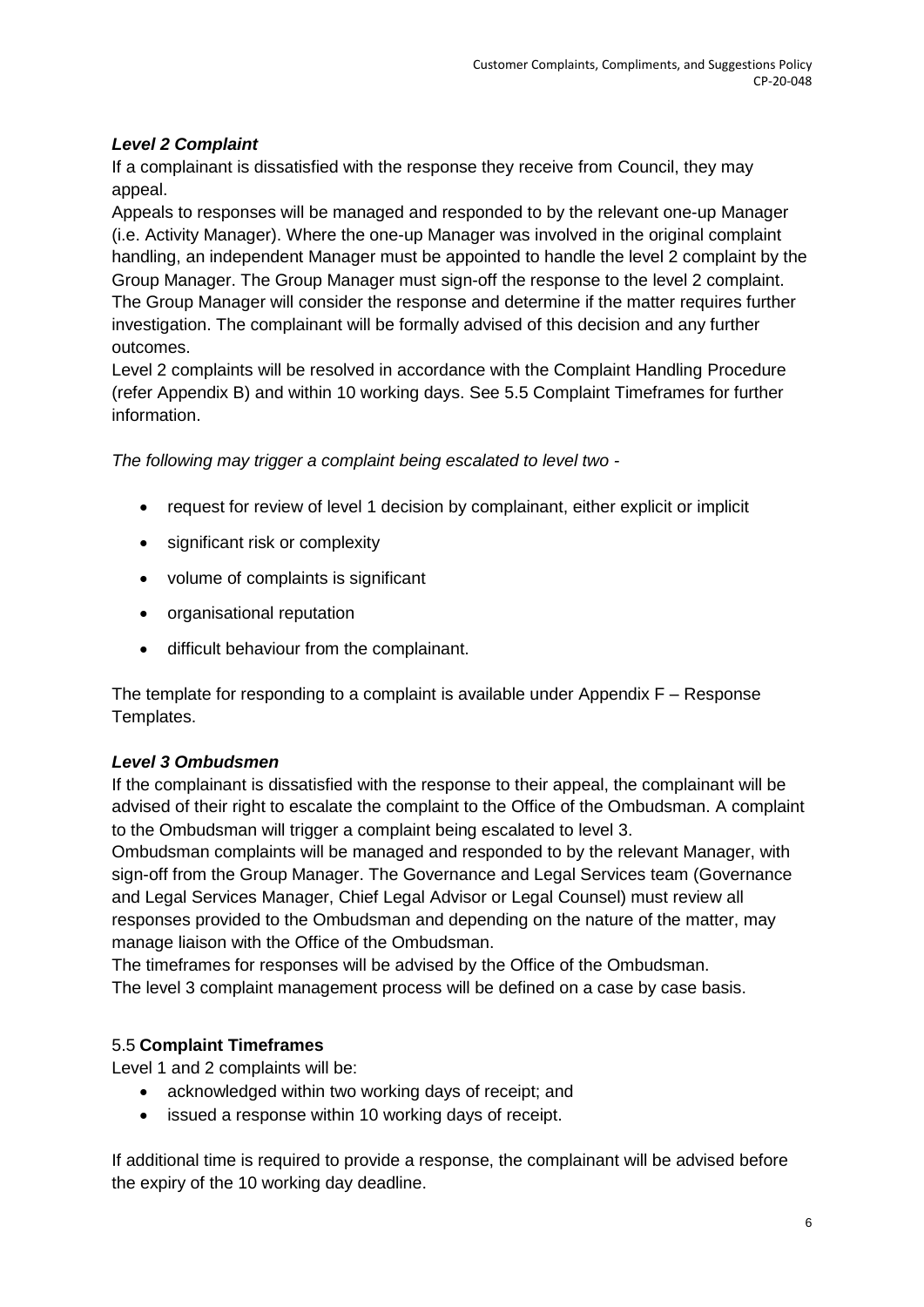If a response extends over 20 working days, the relevant Group Manager must be informed.

## 5.6 **Complaints about the Chief Executive, Mayor, or Elected Members**

Any complaint concerning the Chief Executive will be referred to the Mayor, who will determine the appropriate approach to investigate and resolve the matter.

A complaint concerning the Mayor or Elected Members must be referred to the Mayor's office for investigation and response, with a copy sent to the Chief Executive for their information.

Complaints relating to the Chief Executive, Mayor, or Elected Members may follow a different approach and timeframe to that stated in this Policy. The complainant must be formally advised of the timeframes applicable to each complaint.

## 5.7 **Complaints received by the Chief Executive, Mayor, or Elected Members**

Any complaints received directly by the Chief Executive, Mayor, or Elected Members that are not regarding the Chief Executive, Mayor, or Elected Members must be forwarded to the most appropriate Manager for consideration and response.

# 5.8 **Anonymous Complaints**

Anonymous complaints may be investigated at the discretion of the Manager, depending on the nature and seriousness of the complaint. If the complaint is complex or may be considered high risk the Group Manager must be kept informed, and the Chief Executive informed where necessary.

Anonymous complaints that meet the definition of protected disclosure under the Protected Disclosure Act 2000 should be dealt with under the Protected Disclosures Act 2000 – Whistleblower Policy and applicable legislation.

## 5.9 **Unhappy with the Outcome**

Sometimes Council will be unable to provide the outcome that the complainant seeks.

- If all procedural requirements and Guiding Principles in this policy have been met, the staff member managing the complaint is to provide a final response and close the matter;
- If the complainant continues to pursue the matter, the staff member managing the complaint should refer the complainant to the final response closing their complaint; and the Unreasonable Conduct Policy may be applied where necessary;
- If the complainant thinks that they have been treated unfairly by the Council, they may be advised of their right to refer the matter to the Ombudsman who may be able to assist.

## 5.10 **Unacceptable Behaviours by those Interacting with Council**

In a very small number of cases, a person may choose to interact with the Council in a manner that is inappropriate.

This behaviour may impact on:

- the health, safety and security of Council staff
- the ability for Council staff to do their work and perform their functions in the most effective and efficient ways possible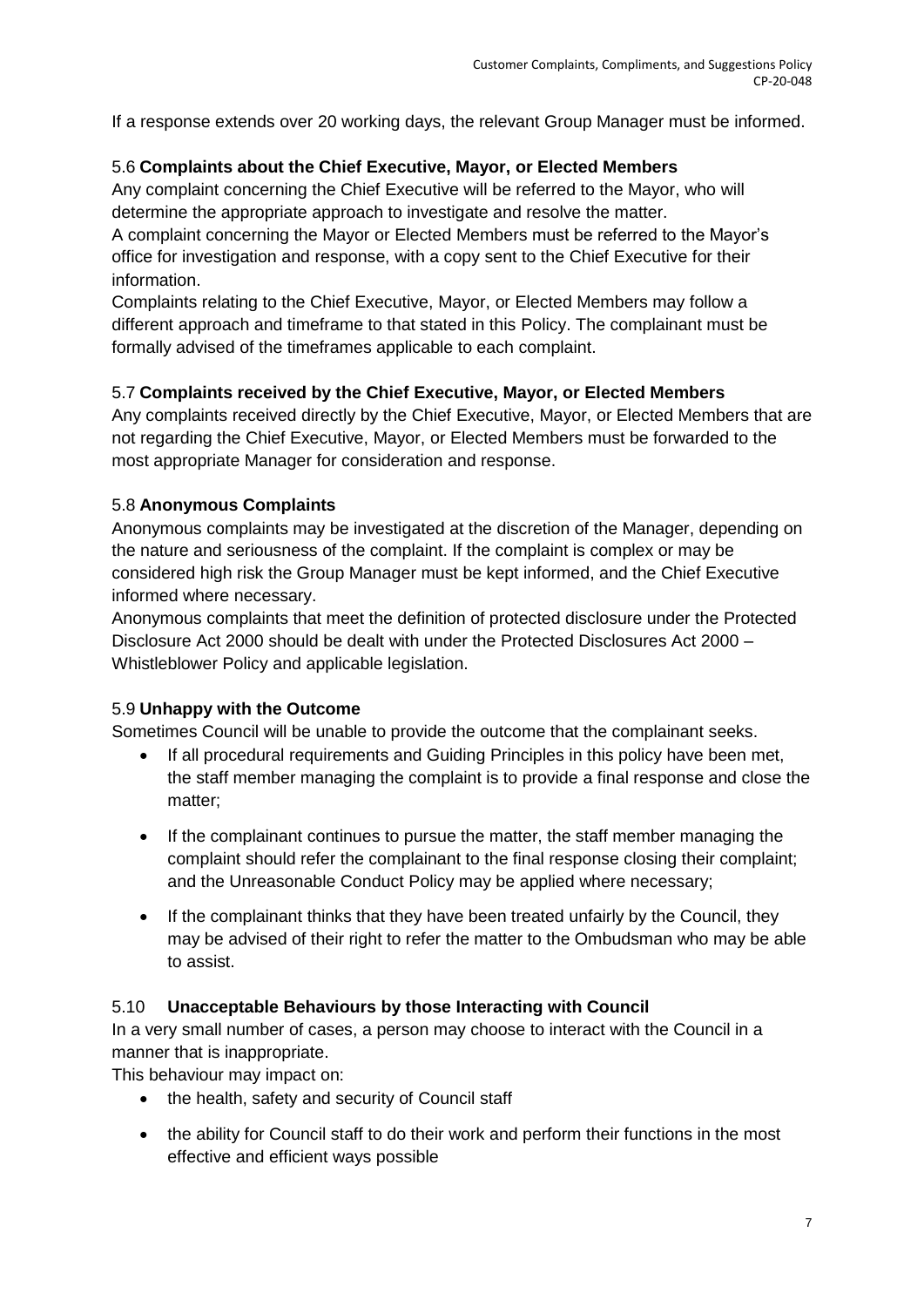Council's ability to allocate its resources fairly across all the complaints it receives.

When this happens, the Council will take action to manage any conduct by those that interact with Council that negatively and unreasonably impacts on the organisation and its employees. The Council does not accept that any form of unreasonable behaviour is appropriate behaviour towards Council employees. The Council will not tolerate abusive behaviour towards employees, verbal or otherwise. The Council's action in response to this may include:

- Providing the person with an opportunity to re-engage in a more appropriate manner,
- Reviewing the persons' behaviour under the Unreasonable Conduct (UC) Policy,
- Taking no action or response in relation to the conduct.

Where there is a threat to person or property, employees should immediately call the Police, and any employees in customer facing roles should move to a safe area away from the individual making threats. See *Panic Alarm Procedure – Civic Building* and *2020 Protocol Procedures for Managing Abusive Customers* for procedural information regarding abusive patrons for customer-facing roles.

## 5.11 **Confidentiality**

All complaints will be dealt with in a confidential and sensitive manner, ensuring that access to complaint information is restricted to those who need to know, and meets Council's obligations under the Privacy Act and other relevant legislation.

### 5.12 **Roles and Responsibilities**

Everyone in the Council is responsible for listening and responding to feedback from those that interact with Council.

Refer to Appendix A for setting out the roles and responsibilities of employees in relation to complaints, compliments, and suggestions.

## **6 RELATED DOCUMENTS**

- Unreasonable Complainant Conduct Policy and associated procedures
- Panic Alarm Procedure Civic Building
- 2020 Protocol Procedures for Managing Abusive Customers
- Privacy Policy
- Protected Disclosures Act 2000 Whistleblowers Policy
- Privacy Act 2020
- Protected Disclosures Act 2000
- Local Government Act 2002
- Health and Safety Act 1992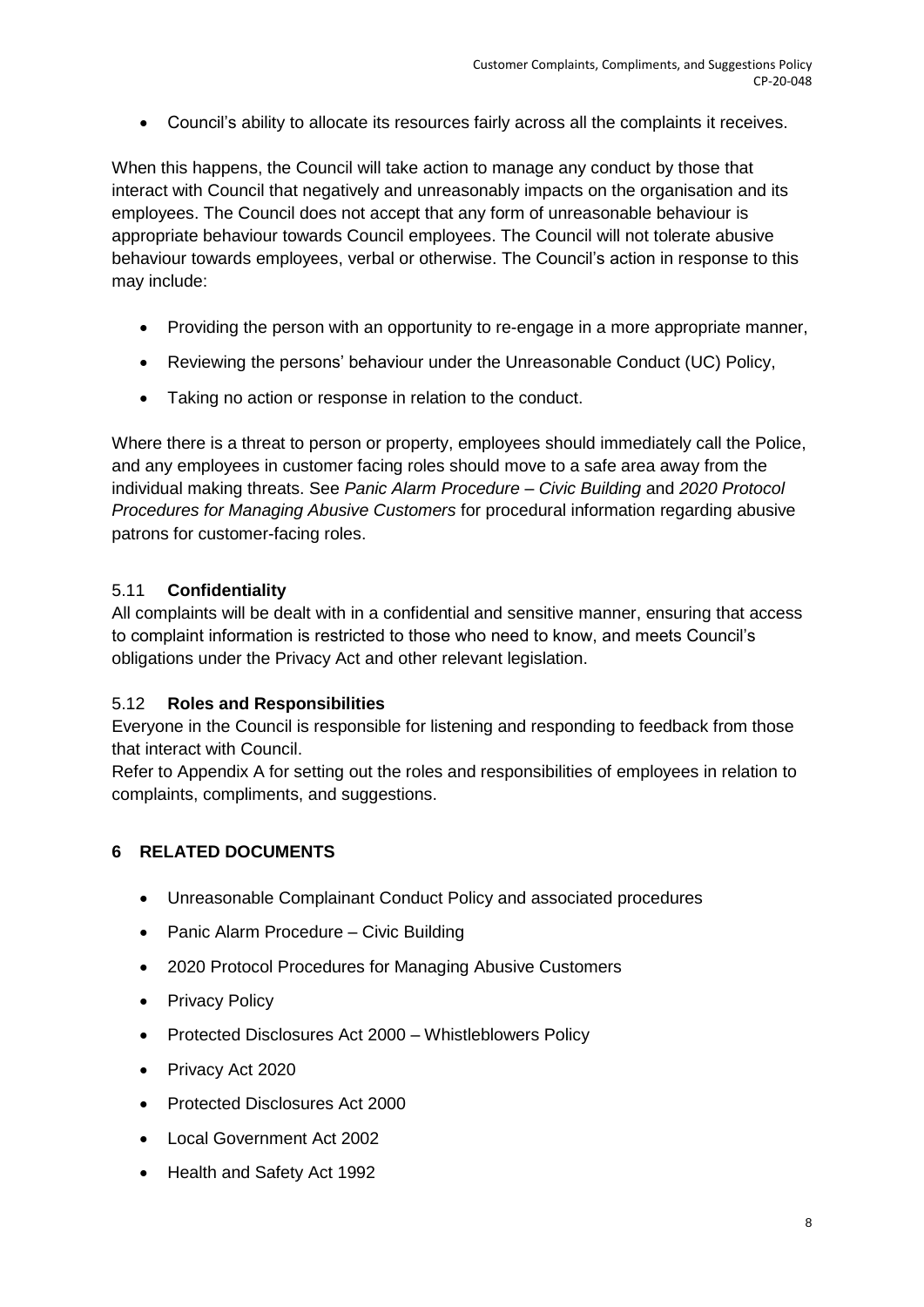Local Government Official Information and Meetings Act 1987

## **7 REVIEW PROCESS**

- 7.1 Changes to this Policy may be made on recommendation of a Group Manager and approval by the Senior Leadership Team ("SLT").
- 7.2 Every three years the policy will be formally reviewed and presented to SLT for sign-off.

# **8 POLICY HISTORY**

| <b>Version</b> | <b>Date</b>         | <b>Policy Owner</b>                                                     | <b>Description of</b><br>Change | <b>Amended By</b>                        | <b>Approved</b><br>Βv |
|----------------|---------------------|-------------------------------------------------------------------------|---------------------------------|------------------------------------------|-----------------------|
|                | 22 FEBRUARY<br>2021 | Janice McDougall,<br>Group Manager<br>People and<br><b>Partnerships</b> | New policy                      | Aston Mitchell,<br><b>Policy Advisor</b> | SLT/CE                |

#### **SLT APPROVAL** 9

| <b>Chief Executive Name:</b>      | Wayne Maxwell |
|-----------------------------------|---------------|
| <b>Chief Executive Signature:</b> | gre           |
| Date:                             | 12021         |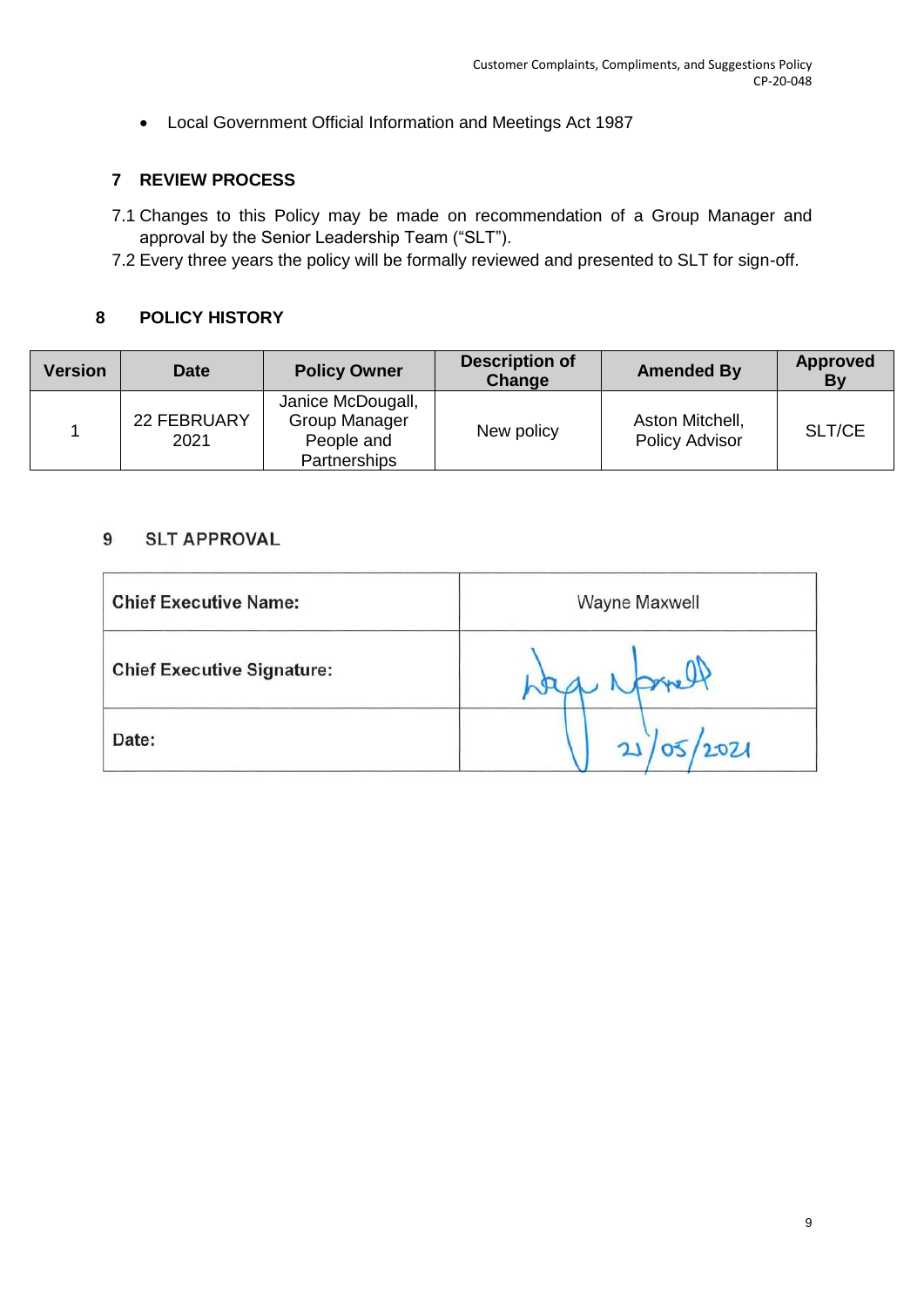# **APPENDIX A – ROLES AND RESPONSIBILITIES**

| <b>Role</b>                                  | <b>Responsibilities</b>                                  |
|----------------------------------------------|----------------------------------------------------------|
| <b>All Employees</b>                         | Must be familiar with this policy and the                |
|                                              | associated processes for receiving and                   |
|                                              | responding to complaints, compliments and                |
|                                              | suggestions.                                             |
|                                              | Employees must keep an open mind when                    |
|                                              | listening to complaints and suggested                    |
|                                              | improvements.                                            |
|                                              | Any employee receiving a                                 |
|                                              | complaint/compliment/suggestion is responsible           |
|                                              | for logging this in MAGIQ under the appropriate          |
|                                              | category.                                                |
| Front Line Employees (where there is direct  | Listen to what people say, resolve issues                |
| contact with people as a part of their role) | wherever they can, and escalate if they cannot           |
|                                              | resolve them.                                            |
| All Managers                                 | • Ensuring compliments, complaints, and                  |
|                                              | suggestions are logged in MAGIQ;                         |
|                                              | • Sharing compliments with their team;                   |
|                                              | • Sharing and considering suggestions within             |
|                                              | their area of responsibility, and implementing           |
|                                              | where practical and beneficial;                          |
|                                              | Leading the investigation and response to<br>$\bullet$   |
|                                              | complaints received in relation to their area of         |
|                                              | responsibility; and                                      |
|                                              | Notifying the relevant Group Manager of any<br>$\bullet$ |
|                                              | complaints that are particularly complex or              |
|                                              | high risk.                                               |
| <b>Group Managers</b>                        | • Approving responses to all Level 2 complaints          |
|                                              | within their area of responsibility;                     |
|                                              | Notifying the Chief Executive of any<br>$\bullet$        |
|                                              | complaints that are particularly complex or              |
|                                              | high risk, or those that have been escalated to          |
|                                              | Level 3;                                                 |
|                                              | Supervising the investigation and response to            |
|                                              | Level 3 appeals.                                         |
| <b>Chief Executive</b>                       | The CE will be made aware of any complaints that         |
|                                              | have been escalated to Level 3, and will also be         |
|                                              | made aware of any particularly complex or high-          |
|                                              | risk complaints as deemed necessary and as               |
|                                              | escalated by the relevant Group Manager.                 |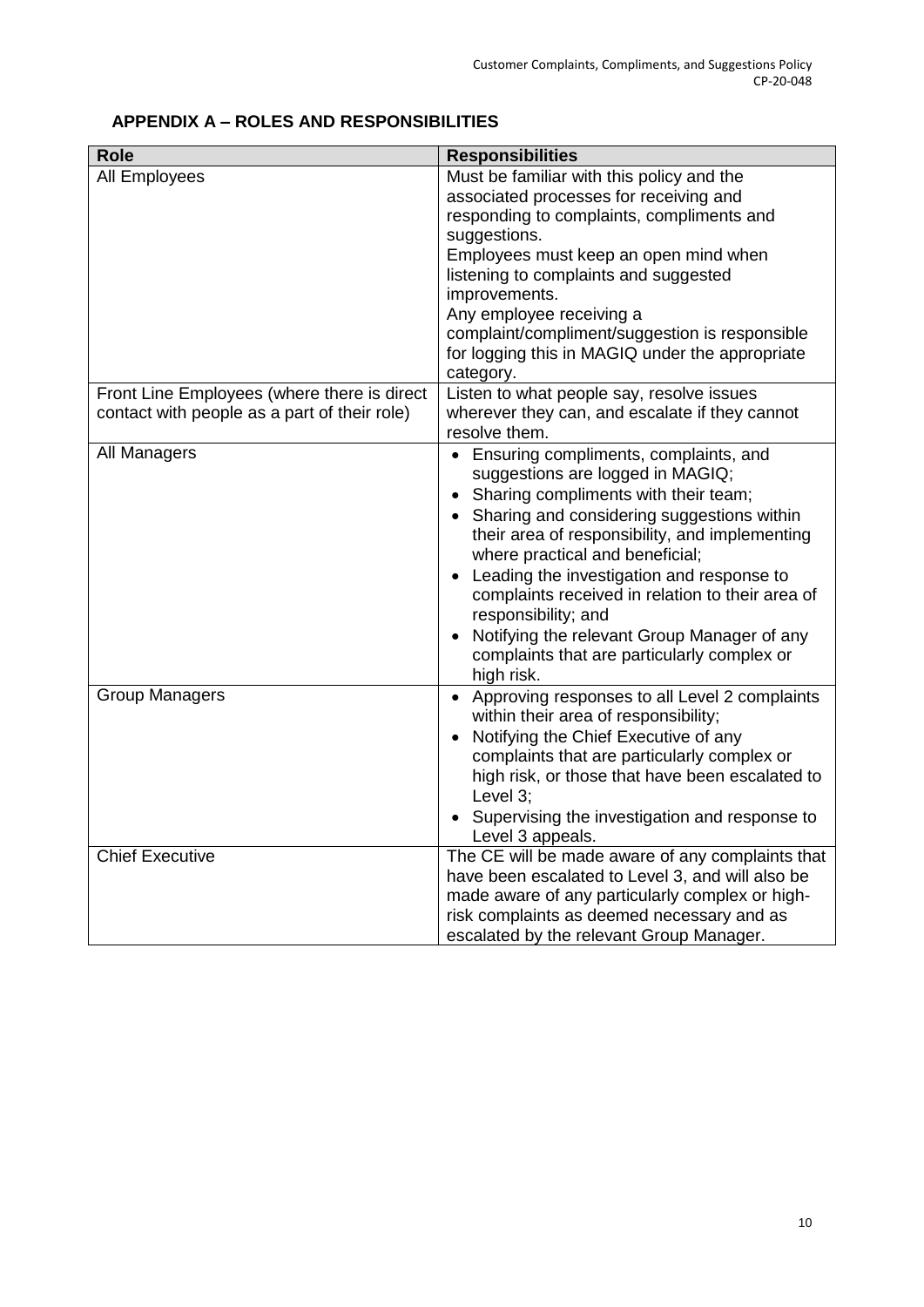# **APPENDIX B – COMPLAINT HANDLING PROCEDURE**

Note: As per 3.4 and 3.5 of the Policy, to protect the privacy of employees, any allegations against employees are not logged in MAGIQ and should be reported to the Organisational Development Manager and the Governance and Legal Services team.

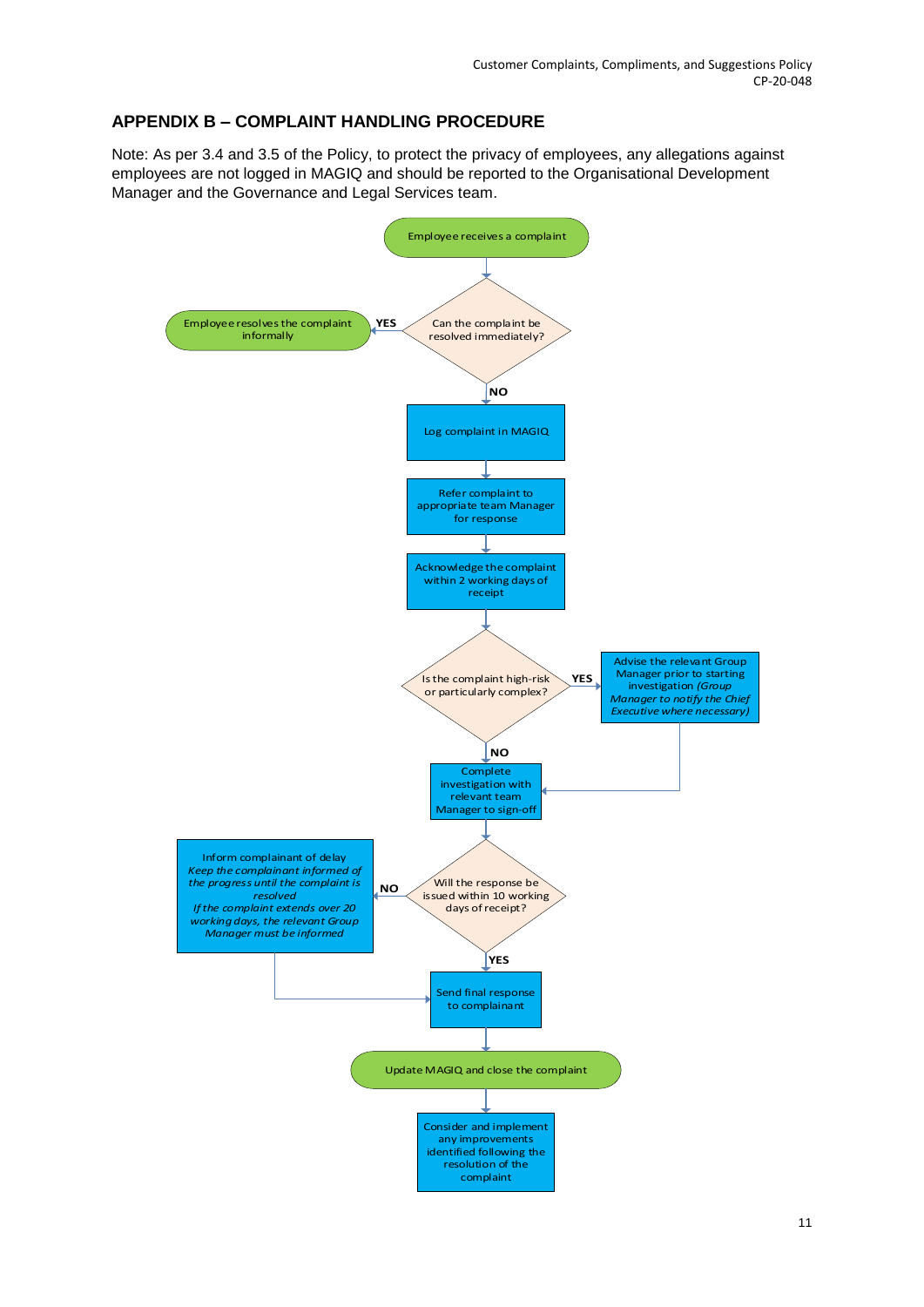## **APPENDIX C – COMPLIMENTS AND SUGGESTIONS HANDLING PROCEDURE**

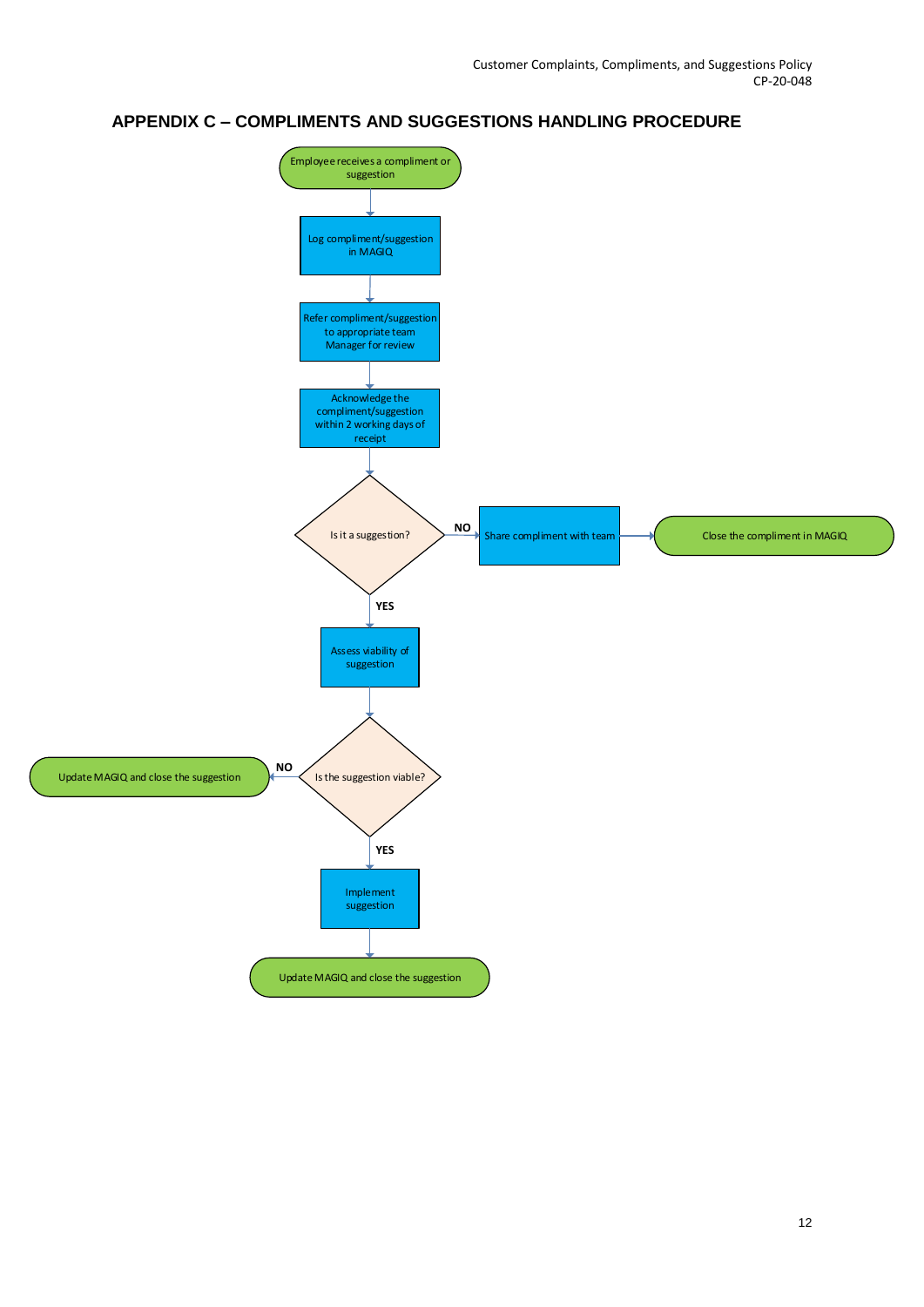# **APPENDIX D – COMPLAINANT ANGER**

In complaint handling, anger is an understandable emotion, however it becomes problematic and unacceptable when it escalates into verbal abuse, hostility, threatening behaviour, or violence. When it is expressed in these ways, it must be dealt with swiftly and decisively.

As a complaint handler, it is essential to understand and recognise the signs of anger in complainants so that we can respond in the most effective and productive ways possible.

Where behaviour continues to be unreasonable, refer to section 5.9 Unacceptable Actions by Complainants and consider whether it would be more appropriate that the Unreasonable Complainant Conduct Policy be applied.

Common signs of complainant anger include:

- raised voices, yelling, slurred speech or chanting
- accusatory, dominating or even sexually explicit language
- loaded words that are intended to intimidate or to achieve a particular result
- harsh or overly sarcastic humour
- combative or inflexible behaviour
- irritability, anxiety or short temperedness
- redness in the face or flushed appearance
- intimidating expressions including lowered eye brows, stares, eye rolling or flared nostrils
- $\bullet$  tension in the face, neck, hands, scalp or back  $-$  e.g. clenched fists or jaws, grinding teeth etc.
- intrusive behaviour such as violating your personal space or entering areas of the office that are either off limits or that they have not been invited into etc.
- exaggerated gestures including thrashing their arms around and pointing or waving their finger
- repetitive and agitated movements including pacing around, tapping their feet continually, constant repositioning in a chair or standing up frequently
- physical aggression including throwing and shoving things around, or pounding the table.

### **CARP Method to Defuse Complainant Anger**

CARP assist by helping to organise and time how to defuse a complainant's anger and refocus their attention onto resolving the issue. It stands for:

- **Control –** controlling your interaction with the complainant, as well as your own anger. This is about getting them to stop and listen, and letting them know that their anger is not going to control you or the interaction. Be assertive, but not aggressive or passive.
- **Acknowledge** acknowledging the complainant's anger and giving them an opportunity to 'let off steam'. Where is will not encourage UCC, it is important for the complainant to know that you empathise with them and that you are hearing them out. Limit the time allowed for this – usually 2-5 minutes max. Echo what they are telling you to show you are listening.
- **Refocus** refocusing the conversation onto the substantive issues. Ask questions about the facts, and repeat, in your own words, the complainant's issues.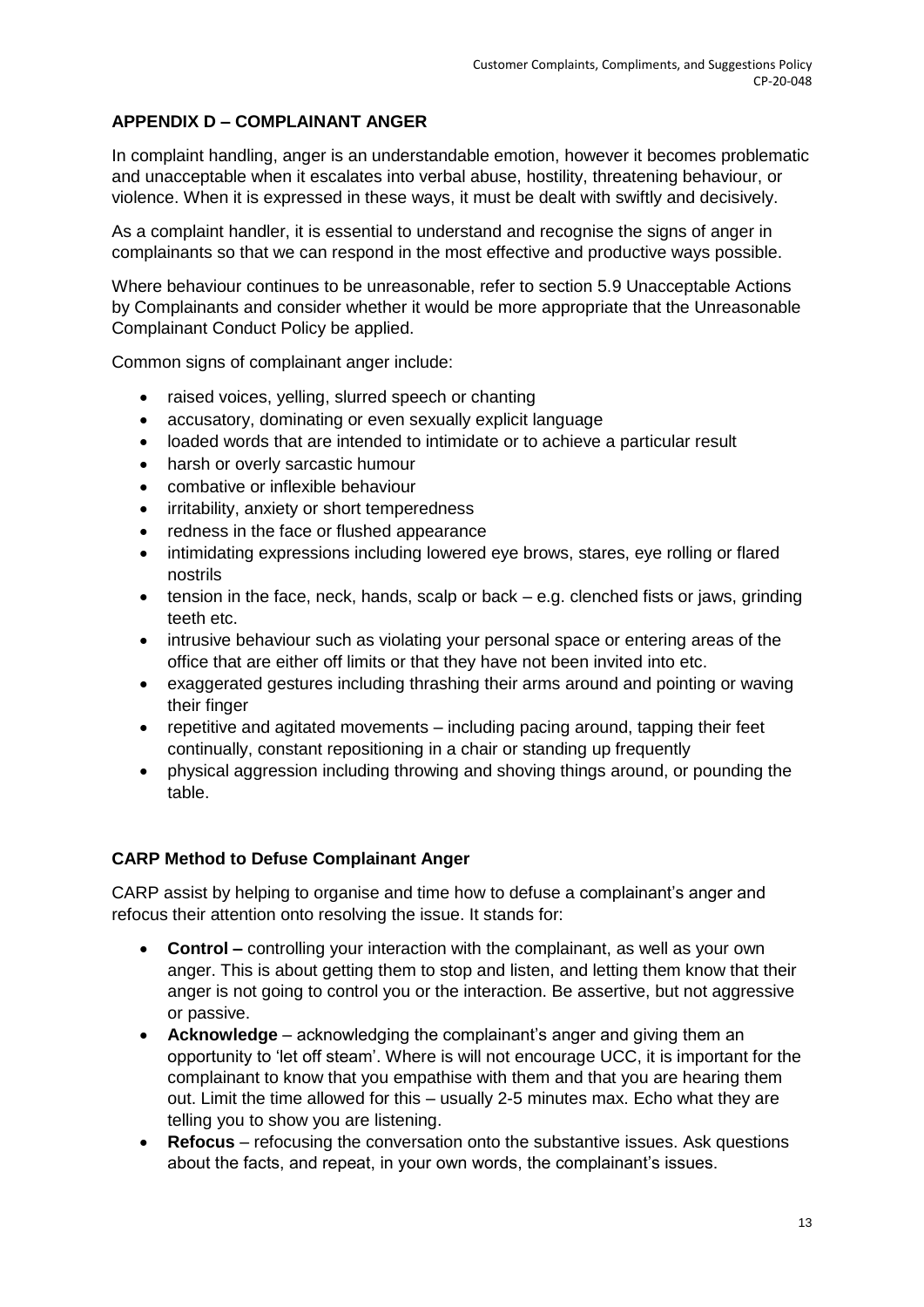**Problem solve** – finding solutions to the issues and problems that you've identified. Tell the complainant what can and cannot be done/what will and will not happen, and focus on possible solutions.

CARP should always be applied in the listed order.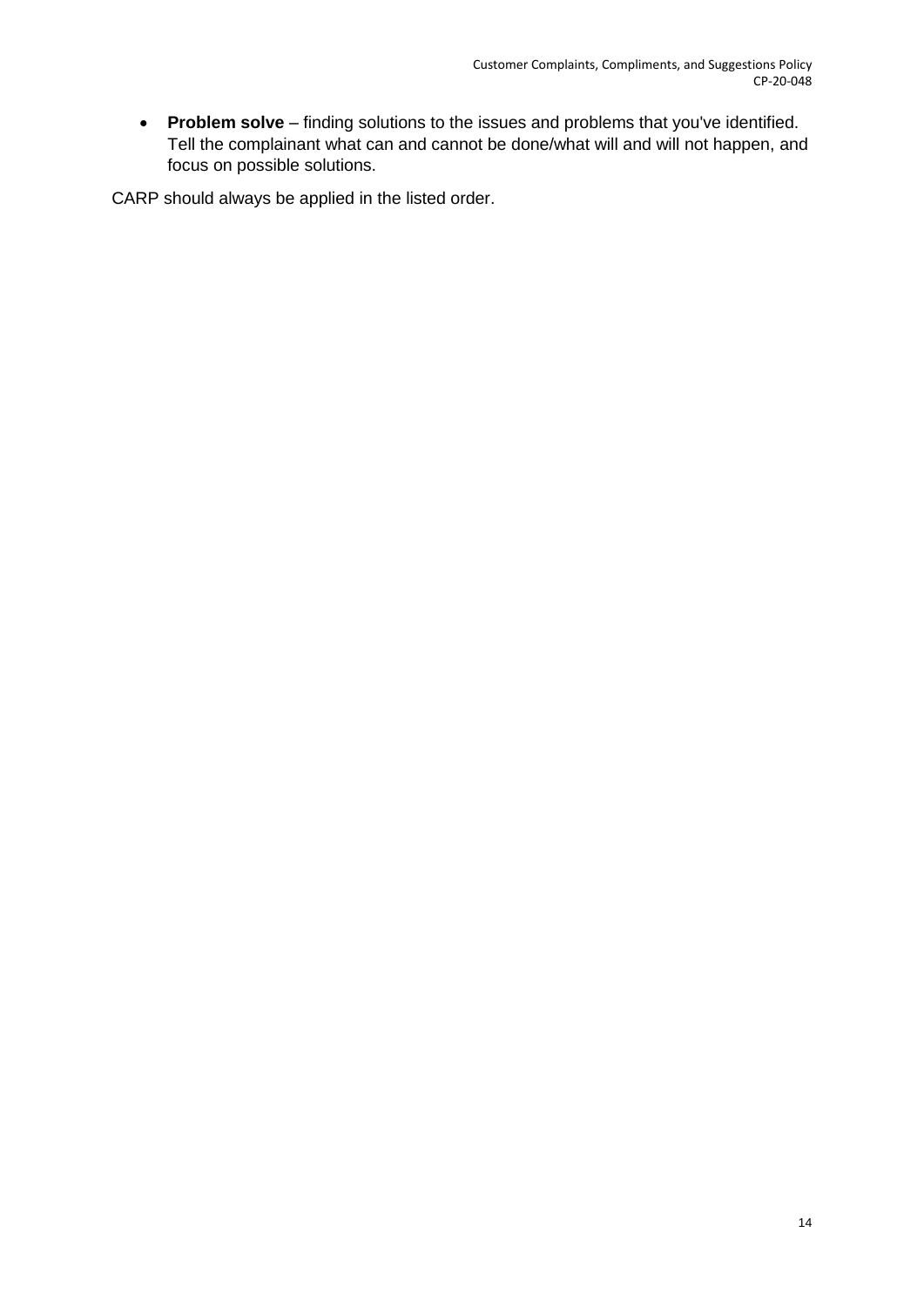# **APPENDIX E – LANGUAGE**

In addition to the CARP method, it is important to use effective communication strategies to avoid or minimise triggers for anger, conflict, and unreasonable complainant conduct.

The below table provides some common "Do and Don't" examples.

| Do                                                                                                                                                                                                                                              | Don't                                                                                                                                                                                                                                                                    |
|-------------------------------------------------------------------------------------------------------------------------------------------------------------------------------------------------------------------------------------------------|--------------------------------------------------------------------------------------------------------------------------------------------------------------------------------------------------------------------------------------------------------------------------|
| acknowledge their emotions and give<br>them an opportunity to 'let off steam' by<br>venting their anger.<br>You might say:<br>. I've got a sense of how strongly you feel<br>about this.<br>• It sounds like you are upset/angry about<br>this. | allow venting if it is going to encourage<br>UCC or is going to last for more than 2-5<br>minutes because continued venting can do<br>more harm than good - having the effect of<br>reviving the complainant's negative feelings<br>and emotions about their experience. |
| control your emotions.                                                                                                                                                                                                                          | respond to fighting words. By not<br>responding, you avoid giving the<br>complainant ammunition to use against you.<br>You might say:<br>• Yes, I know some people believe this.<br>• You are entitled to your opinion.<br>· I see or mmm.                               |
| show empathy for the stress and anger<br>they are feeling.<br>You might say:<br>. I understand how you might feel that way.                                                                                                                     | allow your empathy to affect your<br>objectivity. Also, avoid saying 'I understand<br>what you're going through' - chances are<br>you do not.                                                                                                                            |
| echo what they say. This shows that you<br>are listening and usually involves repeating<br>the last few words or the key words they<br>have said. You might say:<br>• So you are saying<br>• Am I correct in my understanding that ?            | echo unless you clearly understand what<br>the complainant has said. Do not put words<br>in their mouth. Also, avoid echoing swear<br>words and highly offensive language if it<br>may escalate the situation.                                                           |
| acknowledge their point of view without<br>agreeing with<br>it. You might say:<br>• I can see that you believe  We have<br>come to a different conclusion.<br>. I do understand that your position is<br>Our position is a little different.    | disregard their point of view as being<br>outrageous, incorrect or inaccurate. There<br>can be alternative valid viewpoints,<br>interpretations, perceptions and<br>recollections of the same issue/event.                                                               |
| anticipate likely counter arguments/valid<br>objections that the complainant will make<br>and address them up front. You might say:<br>• At this point you may well say that Let<br>me explain why things have happened this<br>way.            | present counter arguments unfairly or in<br>a way that might be perceived as<br>confrontational or disrespectful.                                                                                                                                                        |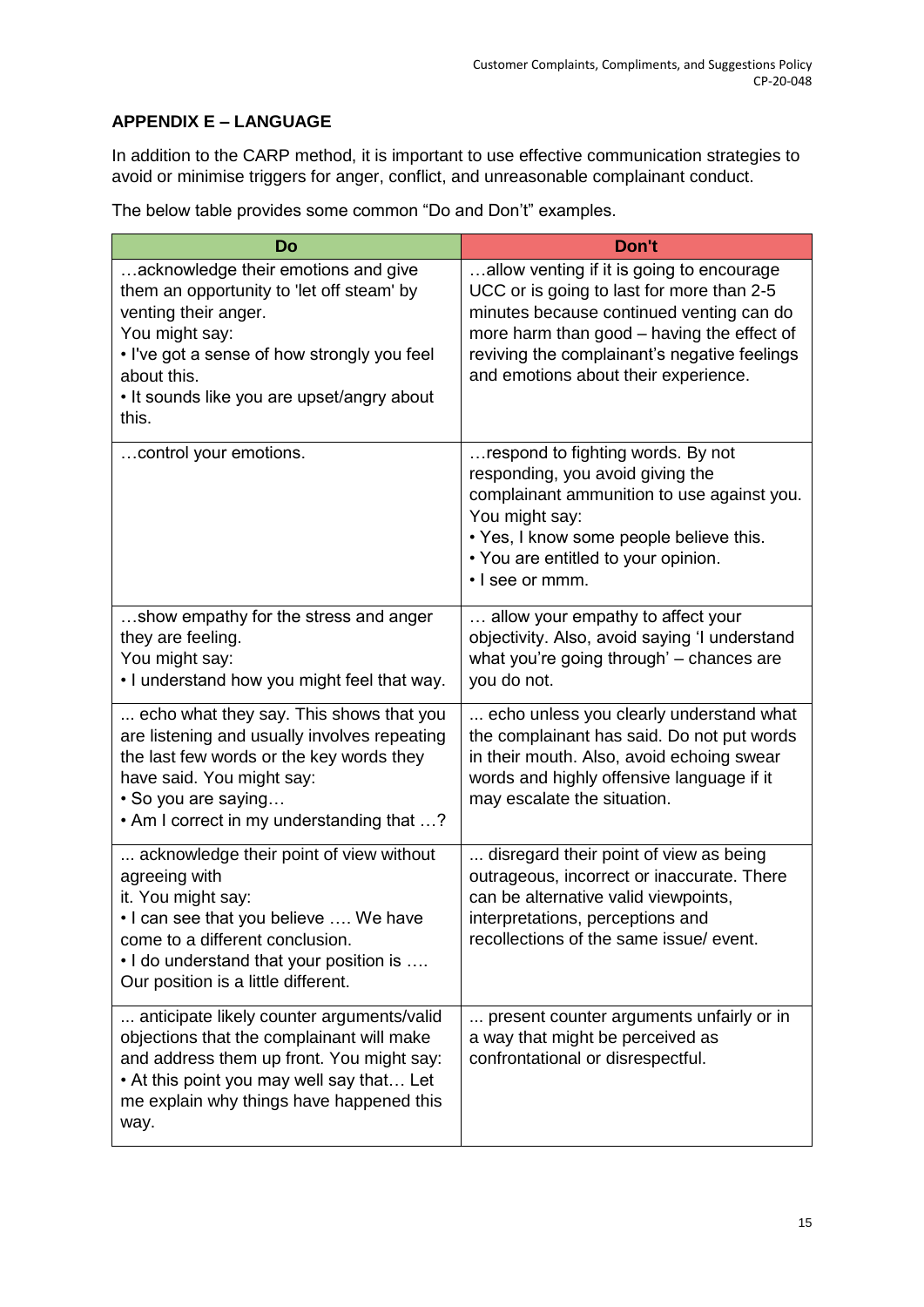| find things to agree on with the<br>complainant, without necessarily agreeing<br>with their point of view. You might say:<br>• I agree that \$2,000 is a lot of money to<br>lose.<br>• I agree that not hearing back from the<br>department for over a month would be<br>frustrating.<br>• You're right! Two weeks does seem like a<br>long time to wait                                                                                                                                                                                                          | make promises or agree to something<br>that you will need to retract later - stick to<br>the small stuff.                                                                                                                                                    |
|-------------------------------------------------------------------------------------------------------------------------------------------------------------------------------------------------------------------------------------------------------------------------------------------------------------------------------------------------------------------------------------------------------------------------------------------------------------------------------------------------------------------------------------------------------------------|--------------------------------------------------------------------------------------------------------------------------------------------------------------------------------------------------------------------------------------------------------------|
| use 'l' and 'we' messages. 'l' messages<br>are about sharing your concerns and taking<br>ownership and responsibility. 'We'<br>messages are about cooperation and<br>inclusion and give the impression that you<br>are on the same side. You might say:<br>• We could look at it this way<br>• How can we resolve this?                                                                                                                                                                                                                                           | use 'you' messages in a way that might<br>be perceived as being confrontational or<br>accusatory. Also avoid using 'I' messages if<br>they might be perceived as critical,<br>condescending, condemning or demanding.                                        |
| ask questions to maintain control of the<br>interaction. This way the complainant is<br>forced to respond to you, rather than the<br>other way round. Use 'when', 'what',<br>'where' or 'how'. These types of questions<br>can be effective when responding to<br>accusations by a complainant because they<br>deflect the issue back onto the complainant<br>without being confrontational. You might<br>say:<br>. What has led you to believe that I'm not<br>taking you seriously?<br>. When did you start thinking that I don't<br>care about your complaint? | use 'why' questions – if you can avoid<br>them. 'Why' can be perceived as being<br>confrontational and can lead to more<br>defensive and combative responses.                                                                                                |
| keep your verbal and non-verbal cues<br>non-threatening. Be aware of your tone of<br>voice, facial expressions and gestures.                                                                                                                                                                                                                                                                                                                                                                                                                                      | display confrontational gestures $-$ e.g.<br>folding arms, rolling eyes, sighing, or doing<br>things that might give the impression that<br>you are not interested in the complainant or<br>their matter.                                                    |
| seek equality in your conversations with<br>the complainant. Avoid jargon and use a<br>communication style that is suited to them.                                                                                                                                                                                                                                                                                                                                                                                                                                | say things to make the complainant feel<br>inferior - it is likely to make them feel like<br>they need to assert their dominance and<br>regain control of their issue - in<br>circumstances where they probably already<br>feel disempowered and victimised. |
| listen actively – be engaged and pay<br>attention without interrupting unnecessarily.<br>Clarify, repeat, paraphrase, summarise and<br>check understandings.                                                                                                                                                                                                                                                                                                                                                                                                      | just listen to what is being said, but also<br>listen for what is not being said. What<br>facts/topics is the complainant avoiding/not                                                                                                                       |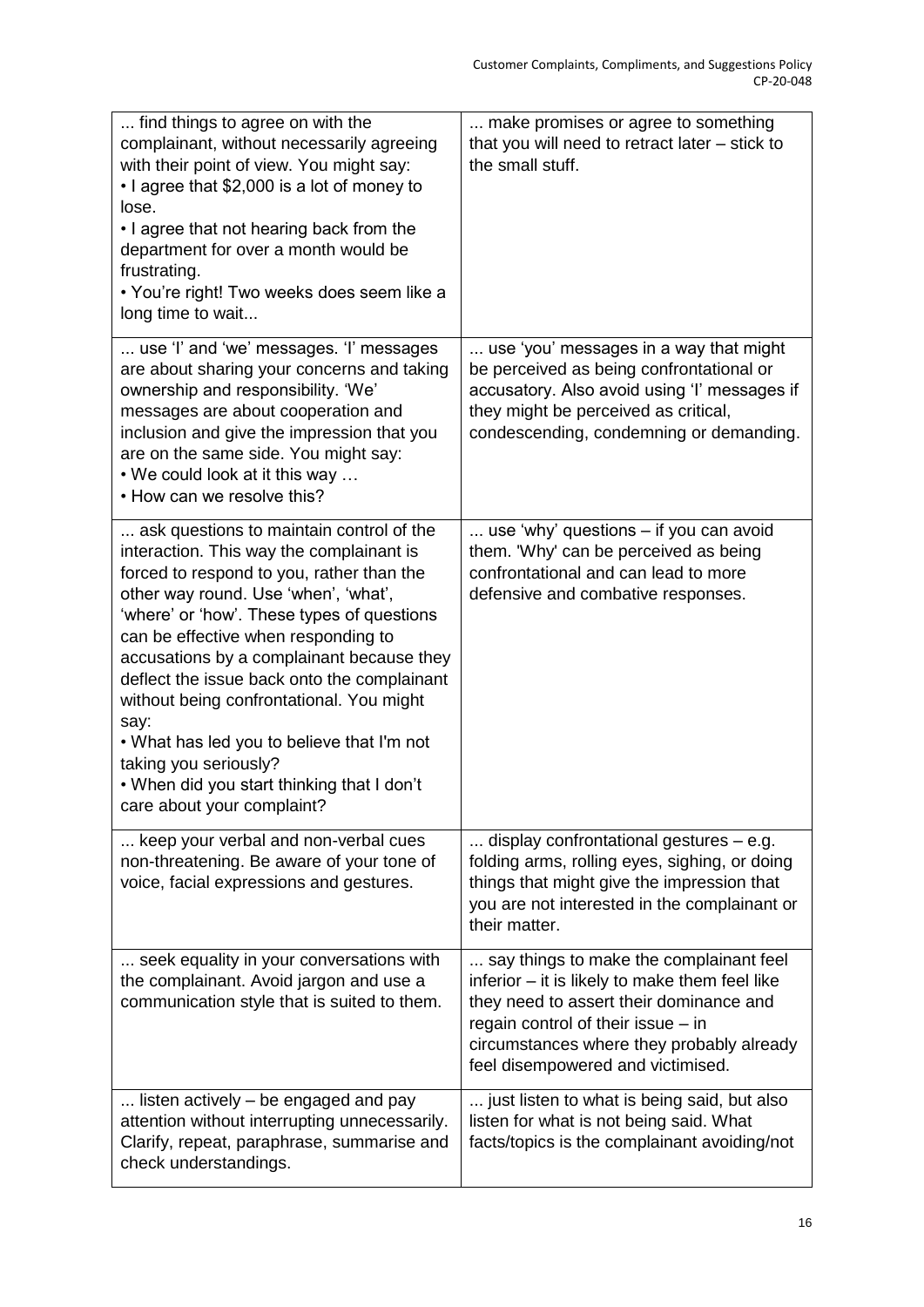|                                                                                                                                                                                                                                                                                                                                                                                                                    | giving you? This information may be<br>important to your analysis into the matter.                                                                                                                                        |
|--------------------------------------------------------------------------------------------------------------------------------------------------------------------------------------------------------------------------------------------------------------------------------------------------------------------------------------------------------------------------------------------------------------------|---------------------------------------------------------------------------------------------------------------------------------------------------------------------------------------------------------------------------|
| clarify the issues in dispute and their<br>impact on the complainant. This may be<br>necessary to be able to show appropriate<br>sympathy/empathy, and will be necessary<br>to identify the needs (and therefore the<br>objectives) of the complainant.                                                                                                                                                            | forget to clarify your personal boundaries<br>especially if the complainant's behaviour is<br>escalating. State what you expect from<br>them and the things you can and cannot do<br>for them.                            |
| admit ignorance and seek clarification if<br>you are unsure or unclear about the<br>complainant's issues or something they<br>have said. You might say:<br>• As I understand it, the situation is  Is<br>this correct?<br>• From what you tell me it seems  Is this<br>the case?                                                                                                                                   | assume anything. Encourage explanation<br>by asking questions and giving the<br>complainant a chance to explain their<br>issues in their own words.                                                                       |
| explain the reasons behind certain<br>processes, procedures and policies and/or<br>why you can or cannot do something. You<br>might say:<br>• Let me explain why our agency does it<br>this way<br>• Perhaps I can tell you a bit about how our<br>organisation works and why this has<br>happened.                                                                                                                | respond in an overly formal or<br>bureaucratic way as this may make the<br>complainant feel inferior of that they cannot<br>identify with you $-$ e.g.<br>• That's the policy.<br>. I just follow the policies/laws.      |
| be personable and build rapport with the<br>complainant.                                                                                                                                                                                                                                                                                                                                                           | be too informal by joking around. Jokes<br>can be interpreted as trivialising a<br>complainant's issue. Therefore, in difficult<br>situations with complainants the only safe<br>form of humour will be self-deprecating. |
| express a willingness to help them and to<br>appropriately resolve their issue.                                                                                                                                                                                                                                                                                                                                    | suggest that they need psychological<br>help or counselling. This is unlikely to<br>achieve anything positive.                                                                                                            |
| allow space and time to think through an<br>issue and regain self-control. Remember:<br>anger can affect judgement and problem<br>solving skills. Some reasons for taking a<br>break during an interview can include to:<br>• consult a colleague or supervisor<br>• check a policy, piece of legislation or other<br>document<br>• check a file or something on the computer<br>• get/offer a cup of tea or water | say to the complainant you need time to<br>cool off. This is unlikely to be well received.                                                                                                                                |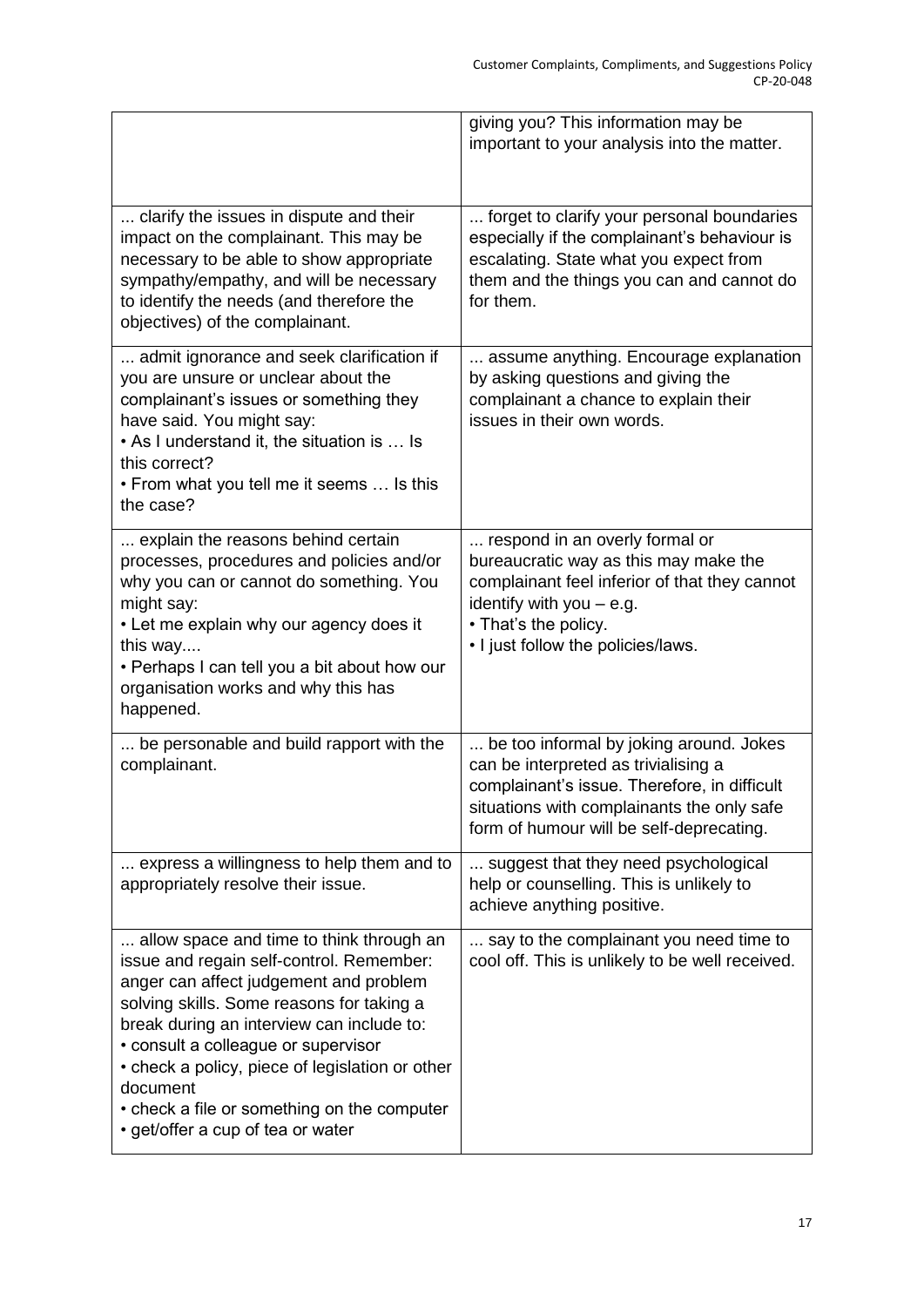| admit mistakes and apologise if a        | give excuses, argue, defend or deny.                                                                                                                                                                                                                                                                                                                                                                                       |
|------------------------------------------|----------------------------------------------------------------------------------------------------------------------------------------------------------------------------------------------------------------------------------------------------------------------------------------------------------------------------------------------------------------------------------------------------------------------------|
| problem, delay or omission has been      | Keep your ego out of it and try to neutralise                                                                                                                                                                                                                                                                                                                                                                              |
| caused (in whole or part) by you or your | the situation. The general principle behind                                                                                                                                                                                                                                                                                                                                                                                |
| organisation. An apology may be all the  | non-confrontational language is that when                                                                                                                                                                                                                                                                                                                                                                                  |
| complainant wants                        | someone pushes you don't push back!                                                                                                                                                                                                                                                                                                                                                                                        |
| respect personal space.                  | invade the complainant's personal space.<br>Bear in mind that the average personal<br>distance varies from one culture to the next.<br>Some complainants may consider it<br>acceptable to stand very close to you,<br>almost to the point of touching, while others<br>may refuse to touch you including shaking<br>your hand – none of which is done with any<br>intention of disrespecting you or your<br>personal space |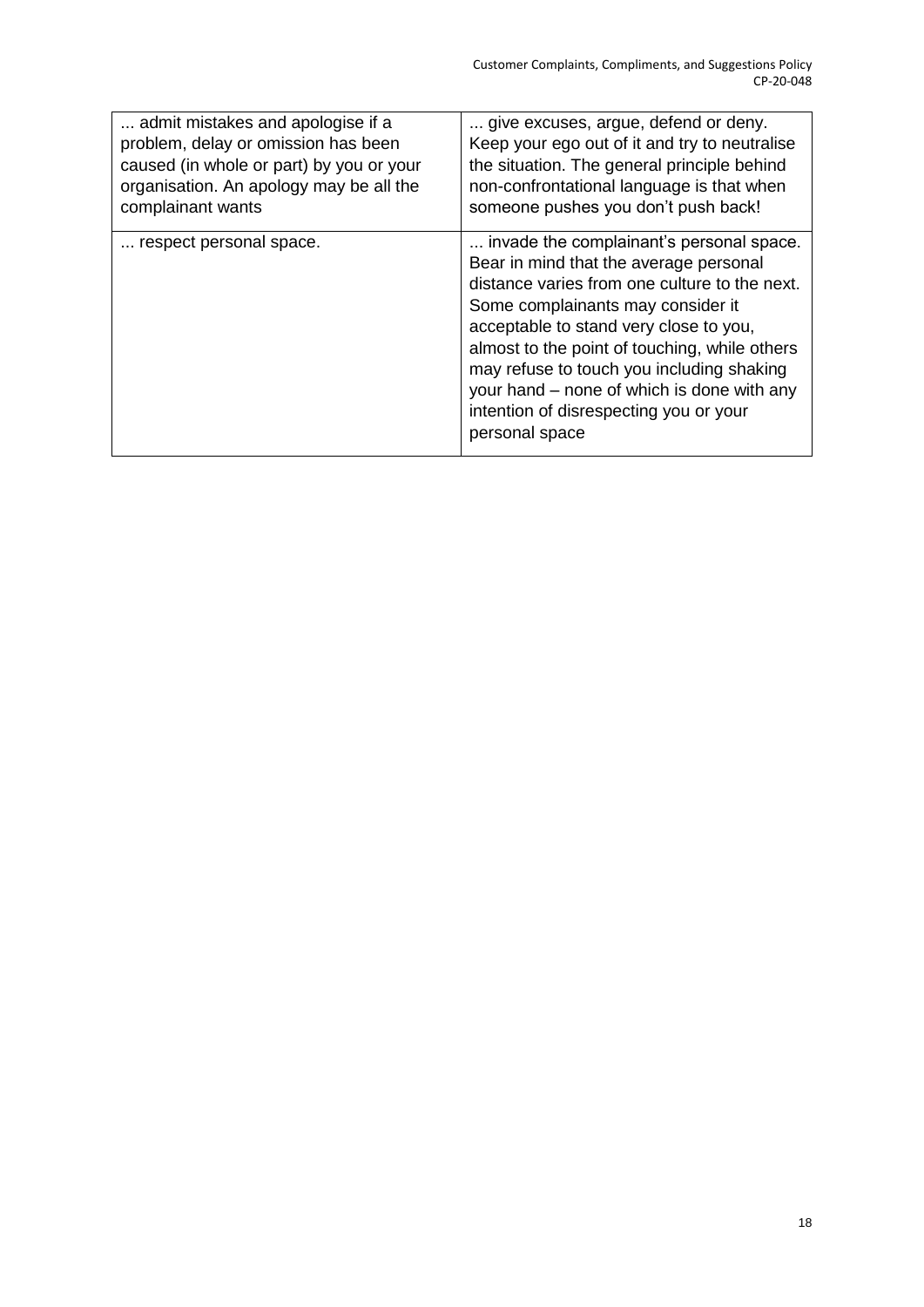# **APPENDIX F – DEALING WITH COMPLAINTS**

## HOW TO DEAL WITH A COMPLAINT

When dealing with complaints it is important to effectively manage the complainants' expectations. This can be during an initial phone conversation with the complainant, or if the complaint is received in writing, when sending a letter of acknowledgment to the complainant.

At the beginning of the complaints process, all complainants should be informed in general terms of:

- your role as a case officer and the functions of your organisation
- the complaints processes and procedures that you/your organisation intend to follow in relation to their complaint
- how their complaint will be dealt with
- the likely timeframes for completing key tasks relating to their complaint
- the likely and unlikely outcome(s) of their complaint
- $\bullet$  their responsibilities as a complainant e.g. acting honestly, cooperating with and respecting you as a case officer and the complaints process generally
- your responsibilities as a case officer (and those of your organisation) in relation to them and their complaint.

### TESTING AND MANAGING COMPLAINANT EXPECTATIONS

**Test Expectations** – what does the complainant expect and want?

- How do you propose we resolve this?
- What outcome are you hoping for?

**Define the Issue** – clarify the issue(s) to see whether we are the appropriate organisation to assist

- Let me see if I understand your issue(s)
- Thank you for going to the trouble of explaining this to me. As I understand it, you're saying…
- Are you saying that...?
- And am I correct that you want ... to happen?

**Retesting and Reframing Expectations** – correcting any misunderstandings and expectations that are unrealistic or unreasonable

- I realise that you want ... We can/can't do ... because ...
- Let me give you an idea of what our organisation can do.
- So that you aren't disappointed later on, I should clarify now that it is very unlikely that we'll be able to do … because …
- It seems to me you're hoping we can do ... I have to tell you now that this will not be possible because …
- … is what we can do … is what we can't do

**Redefining Expectations** – correcting the expectations we create if they cannot be met, especially about timeliness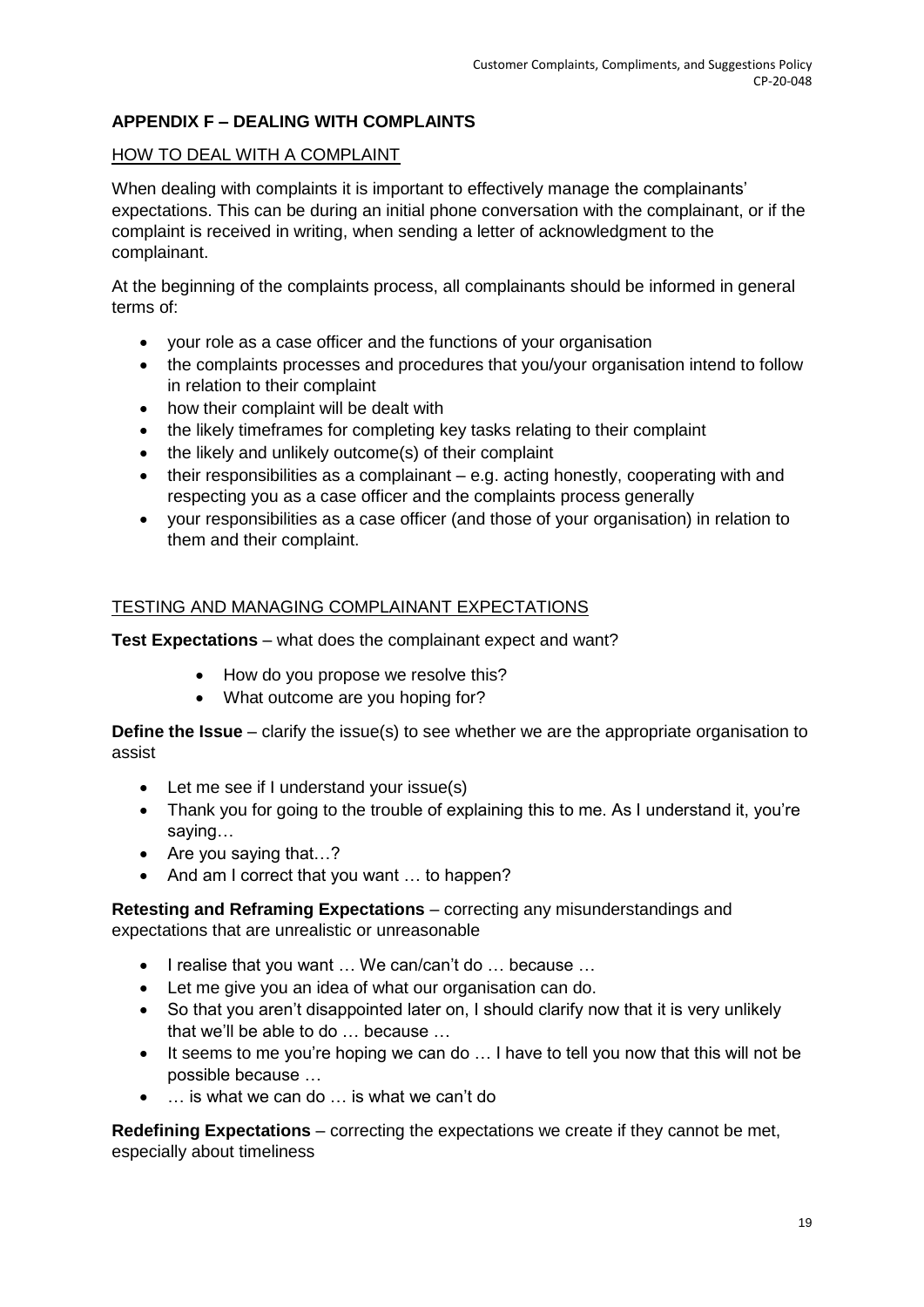- I'm calling because I said that we would get … to you… Unfortunately for [state reason(s)] we haven't been able to do this. I can call you in a [timeframe] to let you know exactly when we can have it done. I apologise.
- I know you were expecting that ... would happen today, but it will not be possible. It is likely that it will happen…
- I'm sorry, but we won't be able to ... However, we can ...

**Preparing the Complainant for Disappointment** – delivering bad news as early as possible to avoid the complainant developing unrealistic expectations about their complaint and any possible outcomes

- I wanted to call you and tell you about my decision/the outcome of your complaint before I send out my letter, because I know the outcome isn't what you'd hoped for (explain).
- I wanted to call you and tell you directly that we won't be able to take up your complaint, before I send you a letter saying this (explain).
- I will, of course, send you my decision in writing, but speaking with you means I can also answer any questions you have about my decision/the outcome.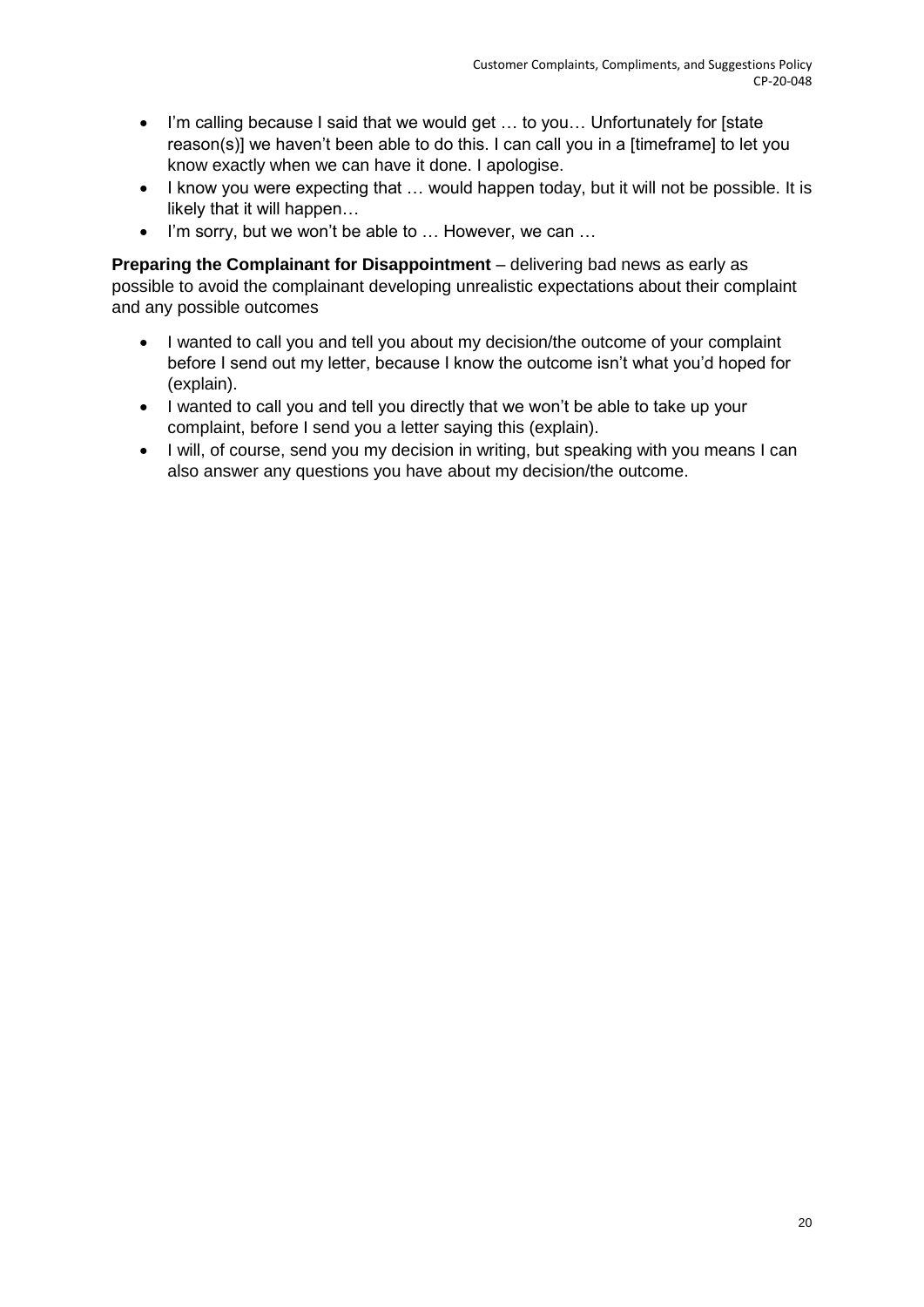## **APPENDIX F – RESPONSE TEMPLATES**

*Acknowledgement of Suggestion/Compliment*

**Date** 

**Name** 

**Address** 

**Email** 

Dear **[name]**,

## **Suggestion/compliment regarding [insert suggestion/compliment short-form] received on [date].**

Thank you for taking the time to communicate to us your suggestion/compliment regarding Council's **service/delivery**.

We appreciate hearing about opportunities on how we may improve our services for the community/how our staff/services have exceeded your expectations, and will pass this information/compliment along to the relevant team for consideration/relevant staff member.

Yours sincerely,

[Name]

[Title]

[Contact details]

### *Acknowledgement of Complaint*

**Date** 

Name

**Address** 

**Email** 

Dear **[name]**,

### **Complaint regarding [insert complaint issue] received on [date].**

Thank you for taking the time to communicate with us on why you felt Council did not meet the standards you expected.